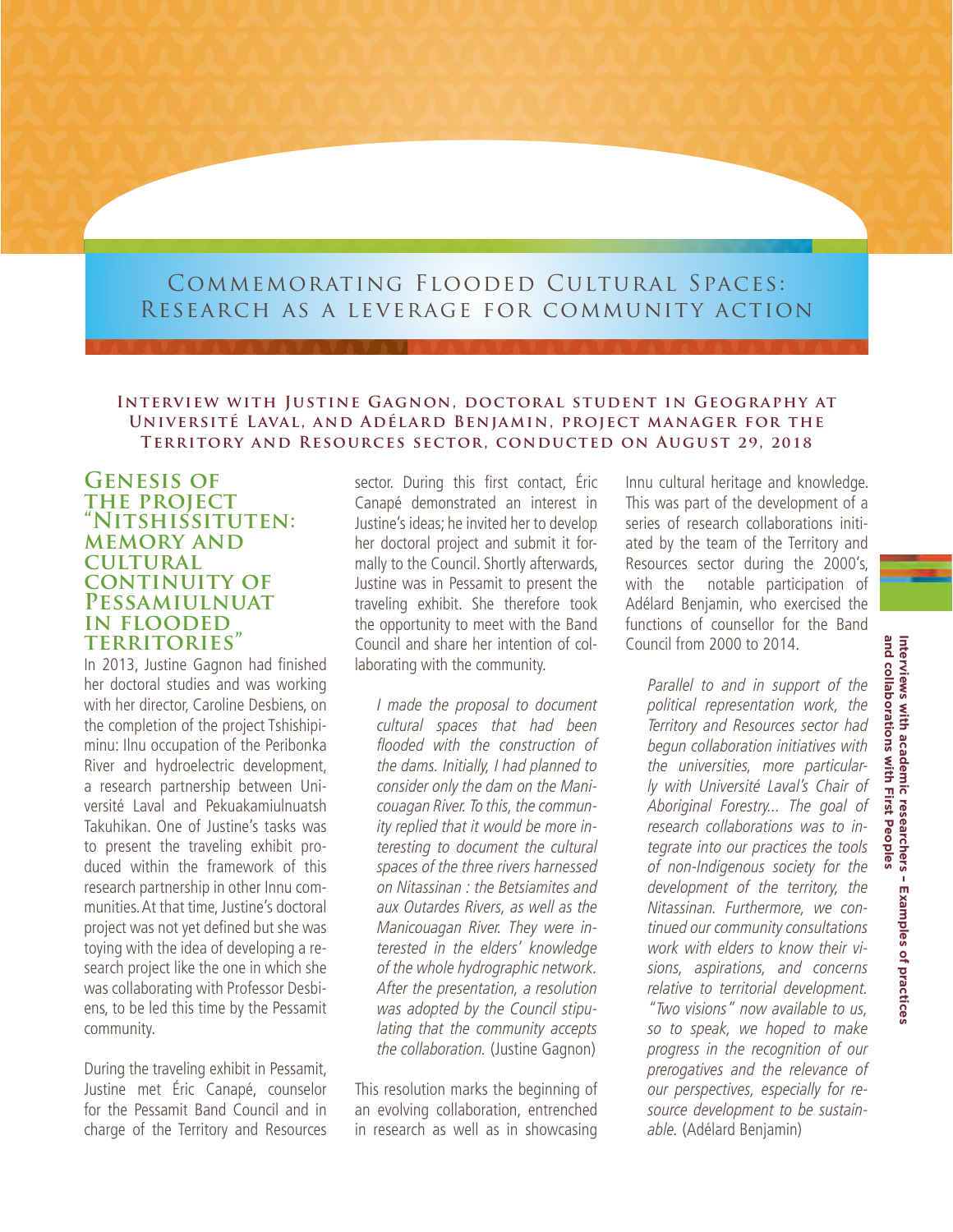## **Collection: An opportunity to learn for everyone**

During the summer of 2015, Justine returned to Pessamit with the objective of conducting a first series of interviews. Meanwhile, another research piloted by the Mamuitun Tribal Council (MTC) in partnership with the Emergency Artichitects is ongoing in the community. The Kushpitau project, initiated by Robin St-Onge and Cimon Picard, both employees of the MTC, also involved data collection in the form of interviews with elders. In this context, Éric Canapé suggested to Justine and the MTC team to do their interviews together, to avoid overly soliciting the elders.

Plans had not been made this way, but we chose to follow his suggestion and optimize the time dedicated by the elders to these discussions. Finally, this worked well; our questions were often similar. It was an interesting experience; many ideas were shared around the room! (Justine Gagnon)

Following an initial processing of collected data, Justine was back the following year in 2015 to conduct a new series of interviews with five key informants recognized as knowledge-keepers in the community. At this time, it was to go more in-depth for the themes discussed the year before but this time with the availability of a new tool to propel the research into fertile ground: aerial photos of the rivers taken before the construction of dams. True, during the first phase, the discussions were based on maps produced after the construction of the dams and where it was



Interview held in collaboration with the members of the Innu Council, members of the Mamuitun Tribal Council and the Emergency Architects (photo taken by a member of the Emergency Architects, summer 2015)

impossible to see what the elders were talking about. With the photos, the islands and portages they talk about are easily identifiable.

During a first interview, when the elders say: "There was an island here", or here "there was a portage", it wasn't easy to see the exact location or the scope of what they were talking about. (Justine Gagnon)

Much like a window on the past, these photos really stimulated the discussions from both sides. Justine's collaborators who were doing the interviews in Innu, including Adélard and Sébastien Picard, felt particularly privileged in having access to all this knowledge provided by the elders.

For us, it was quite interesting because we learned things that we had never heard of about the rivers, sites, and portages. It was unbelievable since we could have access to stories that the parents and grandparents of bearers of knowledge told them about events or spaces on the territory, and that our parents didn't tell us. (Adélard Benjamin)

One of these stories that generated a lot of interest is that of an Innu fort built on one of these islands on the Pipmuakan (which became the Pipmuacan reservoir on the Betsiamites River), that more particularly served as a protection against the Iroquoians. According to the elders' stories, in this Innu fort there were many artifacts that were unfortunately submerged forever. Even though it is impossible to have access to these to learn more about the defence modes of the Innu ancestors in a war situation, the discovery of this segment of their history was a revelation for Adélard and Sébastien.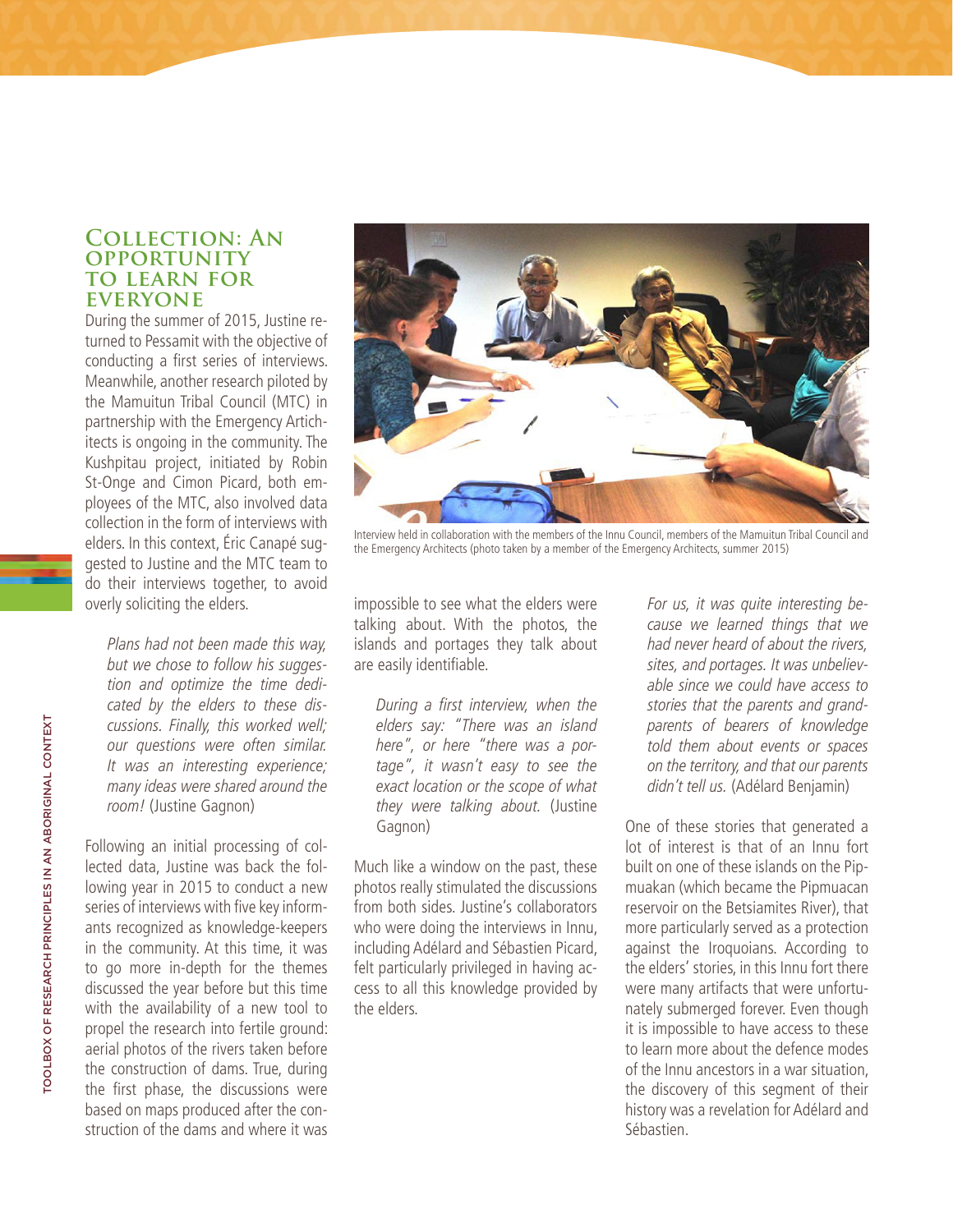For us, to hear all this segment of our history was a surprising discovery. With by brothers and friends, we still talk about it today; it's a source of pride. Without a doubt, our ancestors were peaceful, but they defended themselves and they had knowledge about that. (Adélard Benjamin)

For Justine who attended these discussions, the experience was formative. To see how these links were created around the elders' stories, even without being able to understand them, was fascinating and encouraged her even further in her desire to do more than a doctoral thesis with the stories compiled.

#### **REWRITE THE history of the Nitassinan hydrographic network from the Innu perspective: the Uamashtakan project**

As the consultations and meetings progressed in the community and with the elders, the research collaborators realized that it was necessary to develop a product, an initiative to multiply the concrete spin-offs resulting from the update of elders' knowledge. This is how the Uamashtakan project emerged, a project to showcase the cultural heritage of the Manicouagan River.

With the collaboration of designer Géraldine Laurendeau, Adélard Benjamin, Sébastien Picard, Éric Canapé, and others that have become involved since, we developed a project for a lookout point that would be built close to the Manic-5 dam. This name was chosen for the project because there was a waterfall before the construction of the dam. Around this area was one of the longest portages of the Manicouagan River; Uamashtakan means "to make a long contour". Though the waterfall no longer exists, a portion of this portage is visible in the forest on the other side of the river. Two burial places are still there. Practically, the lookout would point to the landscape where the past portage started and tell the river's story from the Innu perspective, thus facilitating the transfer of the knowledge shared by the elders. (Justine Gagnon)





 Burial place on the Uamashtakan portage site (Photo taken by Justine Gagnon, spring 2016).

Panoramic view at the future lookout (Photo taken by Géraldine Laurendeau, spring 2016).



Portion of the Uamashtakan portage site (Photo taken by Justine Gagnon, spring 2016).

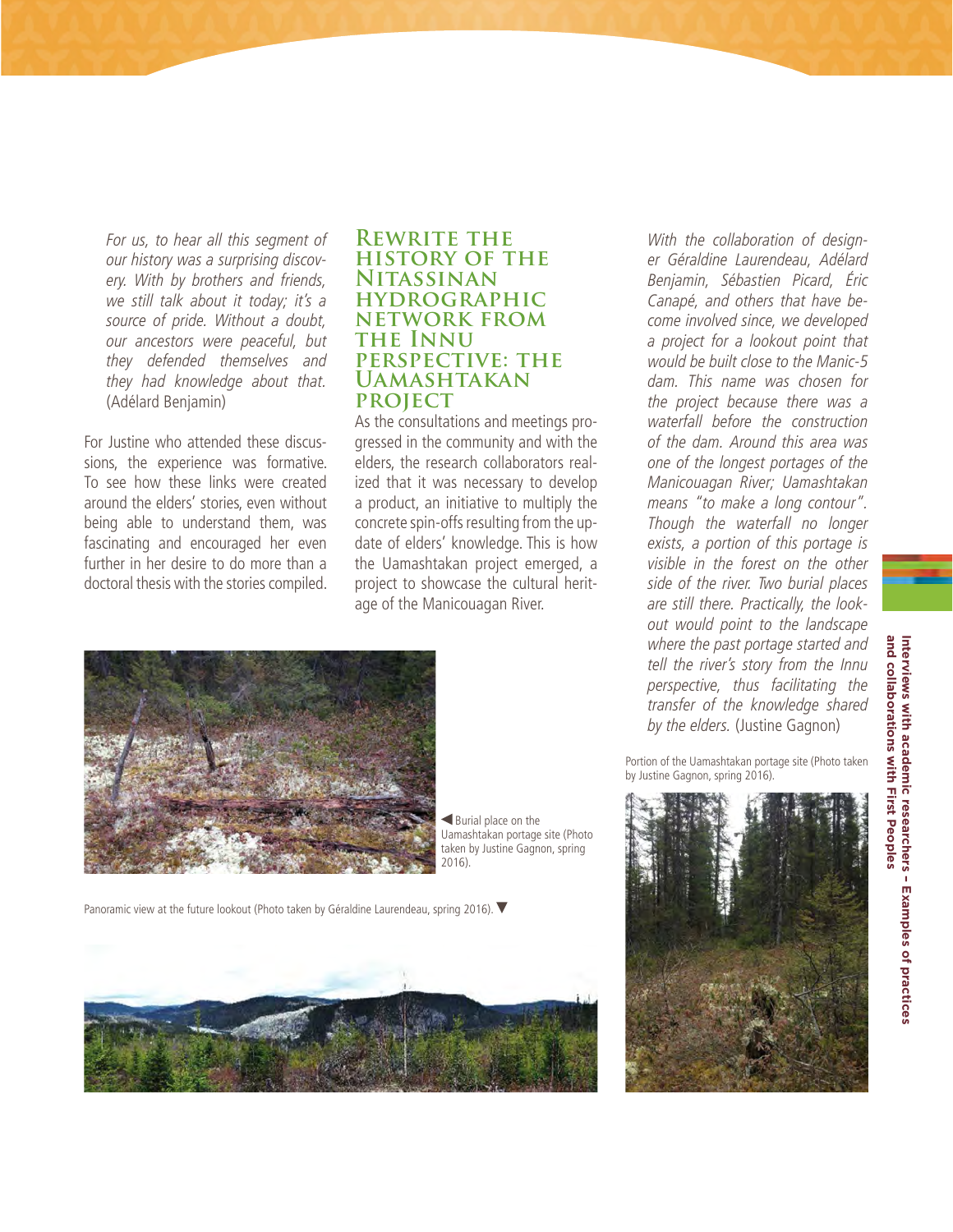At the current time, the collaborators are actively seeking funding to achieve this project. During a preliminary phase, an exhibition aiming to present the Uamashtakan project to the people of the community was presented at the community centre thanks to the contribution of the DIALOG Network. According to the book of comments at the event, the whole community supports its achievement.

A project such as the Uamashtakan allows the youth to learn and know about segments of their own history, as well as that of their families and communities. They therefore become conscious of all the changes that took place on their territory during the last 60 years. For the elders who recall times before the dams, this is a unique opportunity to share the knowledge that they alone possess. In general, people are surprised by the results of the research since it was unthinkable to have access to tools such as maps of the flooded areas. It's as if the collaboration work with Justin contributed to connect us with our past. (Adélard Benjamin)



Drawing of the future lookout, by Géraldine Laurendeau (2016)



Drawing of the future lookout, by Géraldine Laurendeau (2016)

Ideally, this lookout would constitute an experience that would be repeated for each of the three rivers. This would result in a type of network of lookouts aiming to showcase Innu knowledge and heritage related to the Nitassinan rivers, thus rewriting the history of the territory.

These three large rivers were utilized by our parents, our ancestors. For us, these rivers, we often repeat it, were utilized as highways. At one point, in the history of the Province of Québec, the Quiet Revolution took place, bringing in its wake dams on our rivers - highways - sometimes completely taking away from us our connections with the territory, without so much as remotely considering our advice and perspectives. The Uamashtakan project is one way among others to assert who we are. We were here before the dams and before colonization. And we are still her. (Adélard Benjamin)

Since she documents the Innu stories related to the flooded territories, the collaboration between the Pessamit community and Justine encouraged not only the transfer of ancestral knowledge, but also the work for the defence and exercise of the community's rights on Nitassinan.